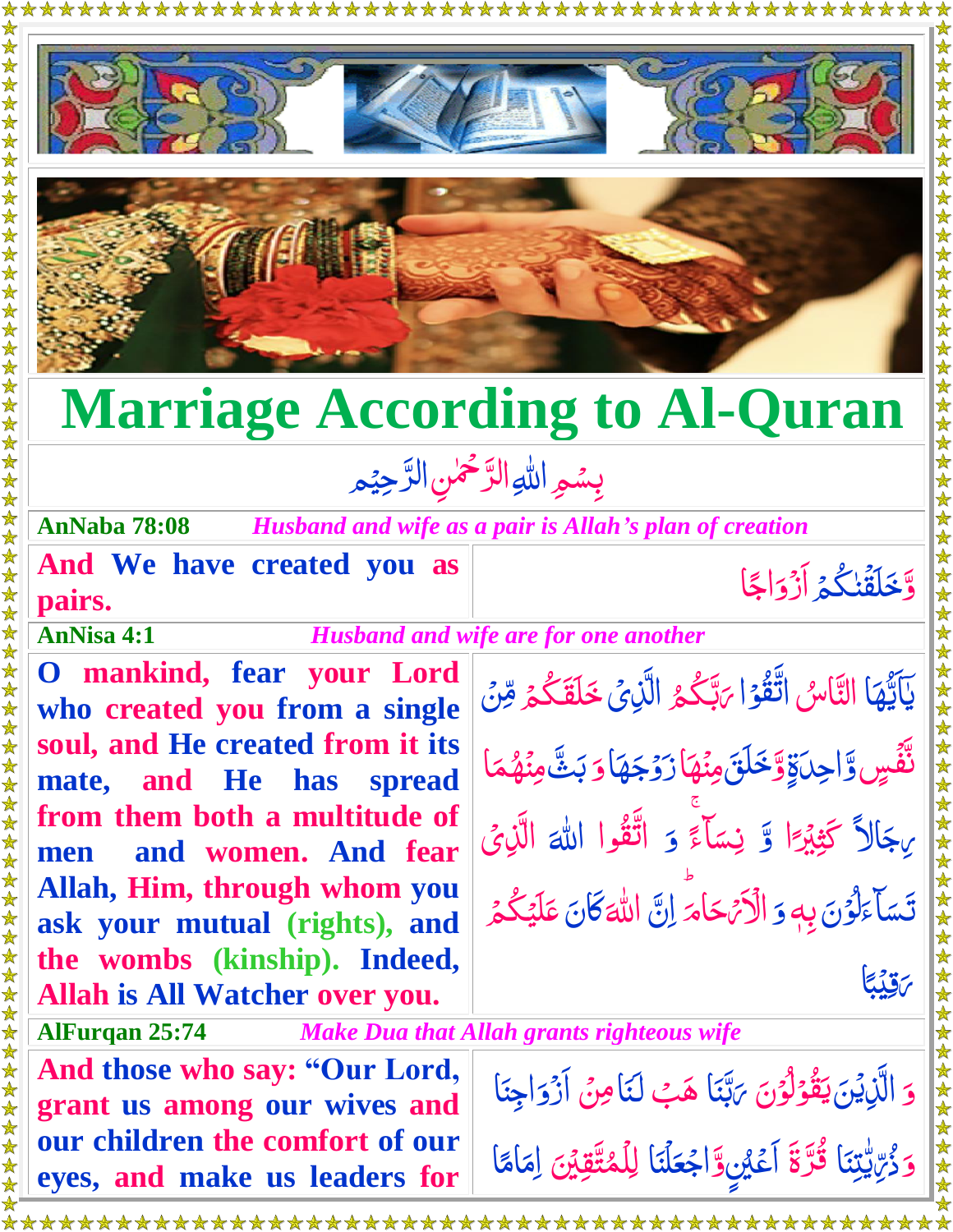**the righteous."**

**ArRoom 30:21** *Allah has placed love and mercy between husband and wife*

**And among His signs is that He created for you mates from yourselves that you may find tranquility in them, and He placed between you love and mercy. Indeed, in that are signs for a people who reflect.**

َّ وَ مِنْ اٰيِتِهَ آنَ خَلَقَ لَكُمْ مِّنْ آنَفُسِكُمْ آزَ  $\frac{1}{2}$ ٰ ے<br>ا ۔<br>گ  $\tilde{\cdot}$  $\tilde{\bm{\xi}}$ ۔<br>گ **ُ**<br>م اُ<br>ا اس<br>سا َّ وائجا ر<br>ا اج ٰۤا <u>أ</u> و ُكن س َّ ت ِ ا ل َّ ه ي َّ ن<br>ا  $\tilde{a}$ ֘֟֟֟֟֟֟֟֟֟֟֟֟֬֟׆<br>֧֪֪֪ ں<br>ایک ل  $\overline{\int}$ ا َّ وَجَعَلَ <u>أ</u> ع َّ جَعَلَ بَيۡنَكُمۡ مَّوَدَّةً ۔<br>گ لَي<br>م <u>;</u><br>أ <u>َ</u> مَّوَدَّةً وَّ *بَ*حْمَةً  $\ddot{\hat{\bm{\lambda}}}$ ľ ۡ بَاحْمَةً انَّ فِي ذٰلِكَ لَأَيْتٍ لِقَوْمٍ  $\ddot{\cdot}$ ۡ ل ֧<u>׀</u> **ۭ** <u>ُ</u><br>ُ  $\sum_{i=1}^{n}$ ل َّ ڸۨؾۘٙڡؘٛػؖ۠ڒۢۯٙڽ <u>ُ</u><br>ُ ر<br>(  $\sum_{i=1}^{n}$ 

**AlAaraf 07:189** *Marriage for comfort in wife and Dua for good child*

**He itiswho has created you from a single soul, and He has created from him his mate, that he might find comfort in her. Then when he covered her, she carried a light burden, so she went about with it. Then when it became heavy, they both prayed unto Allah, their Lord: "If you give us a good child, we shall indeed be among the grateful."**

**And Allah has made for you from among yourselves wives, and has made for you, from your wives, children and grandchildren, and has made provision for you of good things. Is then in falsehood that they believe, and in the bounty of Allah that they disbelieve.** 

<u>َ</u> هُوَ الَّذِىَ خَلَقَكُمْ مِّنْ نَّفْسٍ وَّاحِدَةٍ وَّ **ان** ر<br>ا  $\int$ ہ<br>گ  $\ddot{\hat{\bm{\delta}}}$  $\tilde{\cdot}$ ا اُ<br>م اً<br>ا  $\ddot{\phantom{0}}$ <u>ق</u> ľ َّل َّ ع َّ جَعَلَ مِنْهَا زَوْجَهَا  $\tilde{\mathbf{A}}$ َّ ز<mark>َوْجَهَا</mark> <u>ُ</u><br>ُ ن<mark>شگن</mark> <u>ú</u> ِ<br>پاک لِيَسْكُنَ اليَّهَا<sup>َ</sup> ر<br>د ل الِيَهَا فَلَمَّا  $\ddot{\phantom{1}}$ تَغَشَّهَا حَمَلَتْ حَمَّلاً خَفِيْفًا فَمَرَّتْ اُمُ<br>ا لیا<br>ایل رّ فَمَرَّتُ بِه<sup>ِ</sup>ّ فَلَمَّآ أَثْقَلَتُ دَّعَوَا  $\ddot{\lambda}$ اُمُ<br>ا <u>َ</u> و َّ ع َّ د <u>;</u><br>أ الله *بَ*ابَّهُمَا **م** م ه َّ  $\overline{\mathcal{L}}$ <u>ت</u> اءب **س** ِنَّةِهُمَا لَبِنَ اٰتَيۡتَنَا  $\frac{1}{2}$  $\frac{1}{2}$ لَہِ<br>م ت ا ً طلِحًالَّنَكُوۡنَنَّ ֝**֝** <u>أ</u> لم<br>المراكض<br>المراكض ل  $\ddot{\cdot}$ َّ ن ِ م َّ الشُّكِرِيْنَ ֧֦֦֦֦֦֦֞֝֝֝֝֝֝<br>֧֪֪֪֦֦֦֦֧֦֦֦֦֝֟֝֝֝֝֝֬֝֟֓֟֓֟֓֟֟֓֟֓֟֓֟֓֟֓֟֓֟֓֝

**AnNahal 16:72** *Allah has made wives, children and grandchildren for you*

َّ وَ الله <mark>جَعَل</mark> <u>مَ</u> ع َّ جَعَلَ لَكُمۡ مِّنۡ أَنۡفُسِكُمۡ أَزۡوَاجًا ۔<br>گ َّـ ل  $\frac{1}{2}$  $\sum_{i=1}^{n}$ ۔<br>گ **مُ** اُم<br>ا ر<br>ڊ اج َّ أَزْوَاجًا وَّ ا<br>ا Ï َّل َّ ع َّ جَعَلَ لَكُمُ مِّنَ أَزْوَاجِكُمُ ۔<br>اگر َّـ ل  $\tilde{\cdot}$  $\tilde{\xi}$ ۔<br>اگر َّ آز<sub>ُ</sub>وَاجِكُمۡ بَنِيۡنَ ا<br>ا نِ َّ وَ حَفَكَّةً حَفَّلَ<sub>َ</sub>ةً وَّ Ï ر<br>گ ز**َقَ**كُمۡ َّ *ى*زقىگىم **أَ** قِنَ الطَّيِّبٰتِ ۚ أَفَبِالَبَاطِلِ  $\sum$ **ۭ** ِب آبادا<br>آ بِ<br>پ اَفَبِالۡبَاطِلِ َّ يُؤْمِنُوْنَ <u>ُر</u> لم<br>الم اد<br>ا  $\frac{1}{2}$ َّ وَيِنِعُمَتِ **م** بِنِعۡمَتِ اللّٰہِ هُمۡ á **ان** ر<br>گ َّ **يَكِّفُرُوۡنَ** <u>ُ</u><br>ُ ر<br>ر **ُ** ي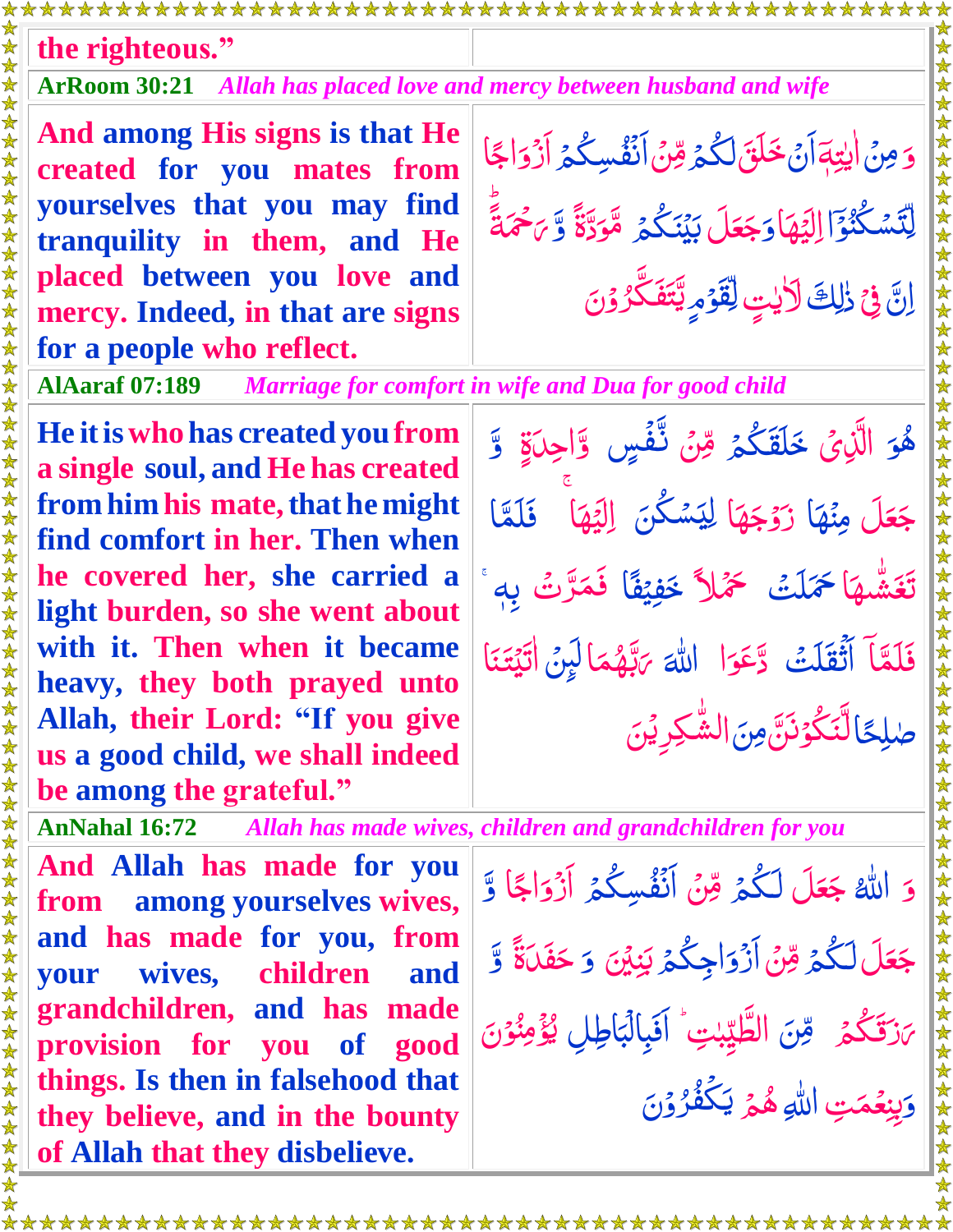## *Performing Marriage*

**It is better that father of the bride or the groom should perform khutba-e-nikah ceremony. It will be a pride and a memorable event for the married couple.**

**Recite Khutba-e-nikah in Arabic and read the translation.**

女女女女女女女女女女女

女女女女女女女女女女女女

**In order to express the importance of marriage, mention the following points.**

**\* Allah has commanded and invited mankind to get married.** 

女女女女女女女女女女女女女女女女女女女女女女女女女女女女女女

**\* Marriage is a sacred relationship between man and woman.**

**\* Marriage fulfills religious duty to earn Allah's pleasure.**

**\* Marriage is a sunnah of Prophet Muhammad (pbuh).** 0<br>,

خطبة النكا  $\ddot{\phantom{0}}$ |<br>|<br>| **Marriage Sermon** لن

| All the praise belongs to<br>Allah. We praise him, and<br>we ask Him for help and we<br>ask Him for forgiveness.                   | أَلْحَمْلُ لِلَّهِ فَجَمَلُهُ وَ نَسْتَعِيْنُهُ وَ<br>8 résim                      |
|------------------------------------------------------------------------------------------------------------------------------------|------------------------------------------------------------------------------------|
| And we seek protection with<br>Allah from the evils of our<br>own souls, and from the sins<br>of our actions.                      | وَنَعُوْذُ بِا للَّهِ مِنْ شُرُوۡىِ أَنۡفُسِنَا وَمِنۡ<br>سَيِّئَاتِ أَعْمَالِنَا  |
| Whomsoever Allah guides,<br>then no one can misguide<br>him, and whomsoever He<br>sends astray, then there is no<br>guide for him. | مَنْ يَّهْدِعِ اللَّهُ فَلَا مُضِلَّ لَهُ وَ مَنْ<br>يُّضْلِلُهُ فَلَاهَادِيَ لَهُ |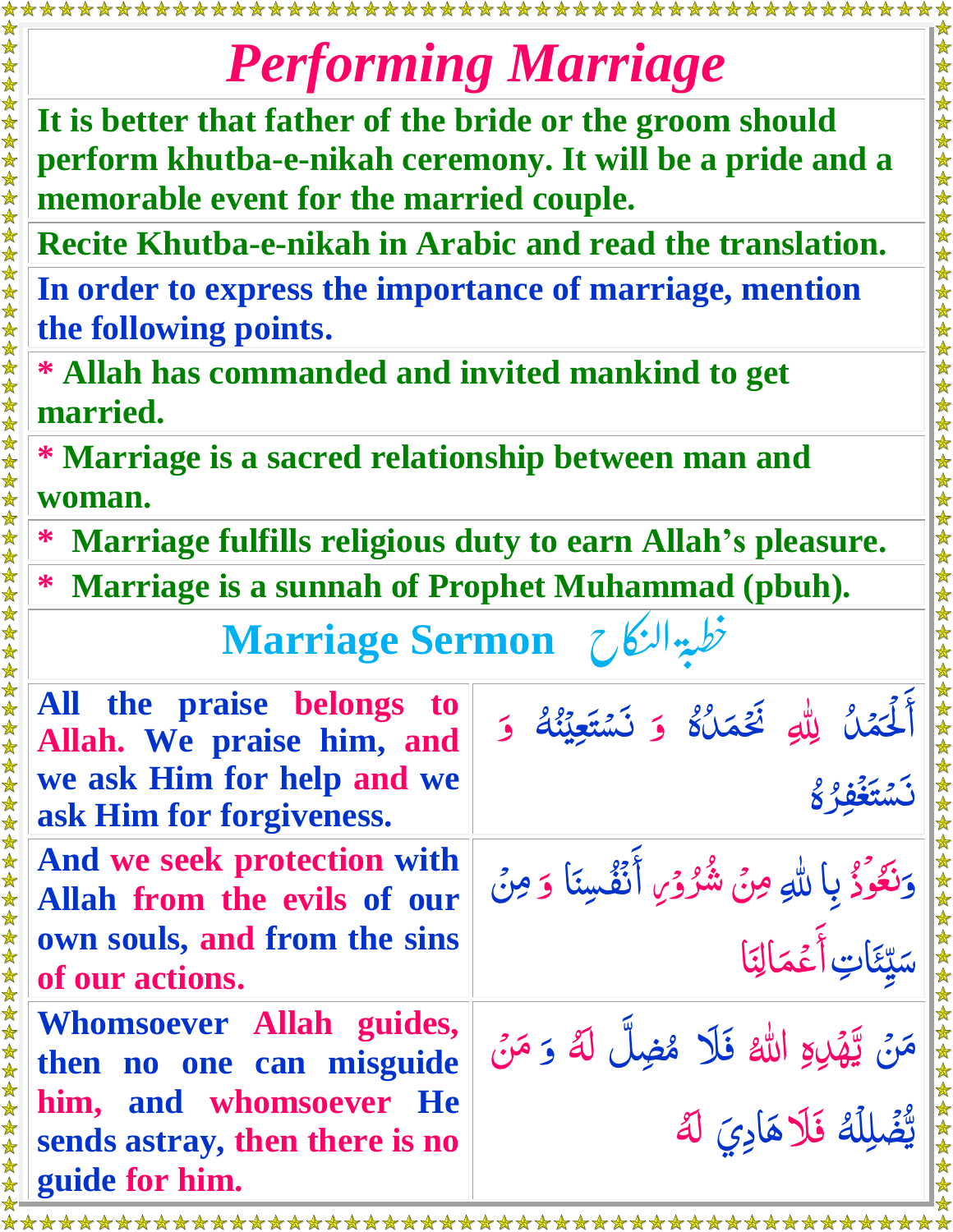| <b>And I bear witness that there</b><br>is no deity except Allah, He is                                        | وَأَشْهَدُ أَنْ لَّا إِلٰهَ إِلَّا الله وَحْدَهُ لَا                                                 |
|----------------------------------------------------------------------------------------------------------------|------------------------------------------------------------------------------------------------------|
| 女女女女<br>One, no associate is there to<br>him.                                                                  | شَر نَكَ لَهُ                                                                                        |
| <b>And I bear witness that</b><br><b>Muhammad is His slave and</b><br><b>His Messenger.</b>                    | وَ أَشْهَلُ أَنَّ لَحَمَّدًا عَبْلُ ۚ وَ يَسْوَلُهُ                                                  |
| <b>O</b> mankind, fear your Lord<br>who created you from a<br>single soul, and He created                      | يَآَيَّهَا التَّاسُ اتَّقُوْا يَتَكُّعُ الَّذِيَّ<br>خَلَقَكُمْ وِّنْ نَّفِّسٍ وَّاجِلَةٍ وَّ خَلَقَ |
| from it its mate.                                                                                              | مِنْهَا زَوْجَهَا                                                                                    |
| And He has spread from<br>them both men in multitude<br>and women.                                             | وَ بَثَّ مِنْهُمَا بِجَالاً كَثِبْرًا وَّ نِسَاءً ۚ                                                  |
| And fear Allah, He, you ask<br>your mutual (rights) through<br>Him, and<br>the<br><b>wombs</b>                 | وَ اتَّقُوا اللهَ الَّذِي تَسَاءَلُوْنَ بِهِ وَ                                                      |
| (kinship). Indeed, Allah is,<br>over you, All Watcher.                                                         | 女女女女女女女女<br>الْأَيْهَامَ إِنَّ اللَّهَ كَانَ عَلَيْكُمْ يَقِيْبًا                                    |
| O those who believed, fear<br><b>Allah as rightfully He should</b><br>be feared, and must not die              | يَآَيُّهَا الَّذِيْنَ اٰمَنُوا اتَّقُوا اللَّهَ حَقَّ                                                |
| except while you are in<br>submission (to Allah).                                                              | 女女女女女女女女女女<br>تُقْتِهِ وَلَا تَهْوَتُنَّ إِلَّا وَ أَنْتُمْ مُّسْلِمُوْنَ                            |
| 女女女女女女女女女女女女女女女女女女女女女女女女女<br>O those who believed, fear<br>speak words<br>Allah, and<br>directed to the right. | 女女女女女女女女人<br>يَآَيُّهَا الَّذِيْنَ امَنُوااتَّقُوا اللَّهَ 5 قُوْلُوًا<br>قَوْلاً سَلِيِّدَا ٌ       |
|                                                                                                                |                                                                                                      |